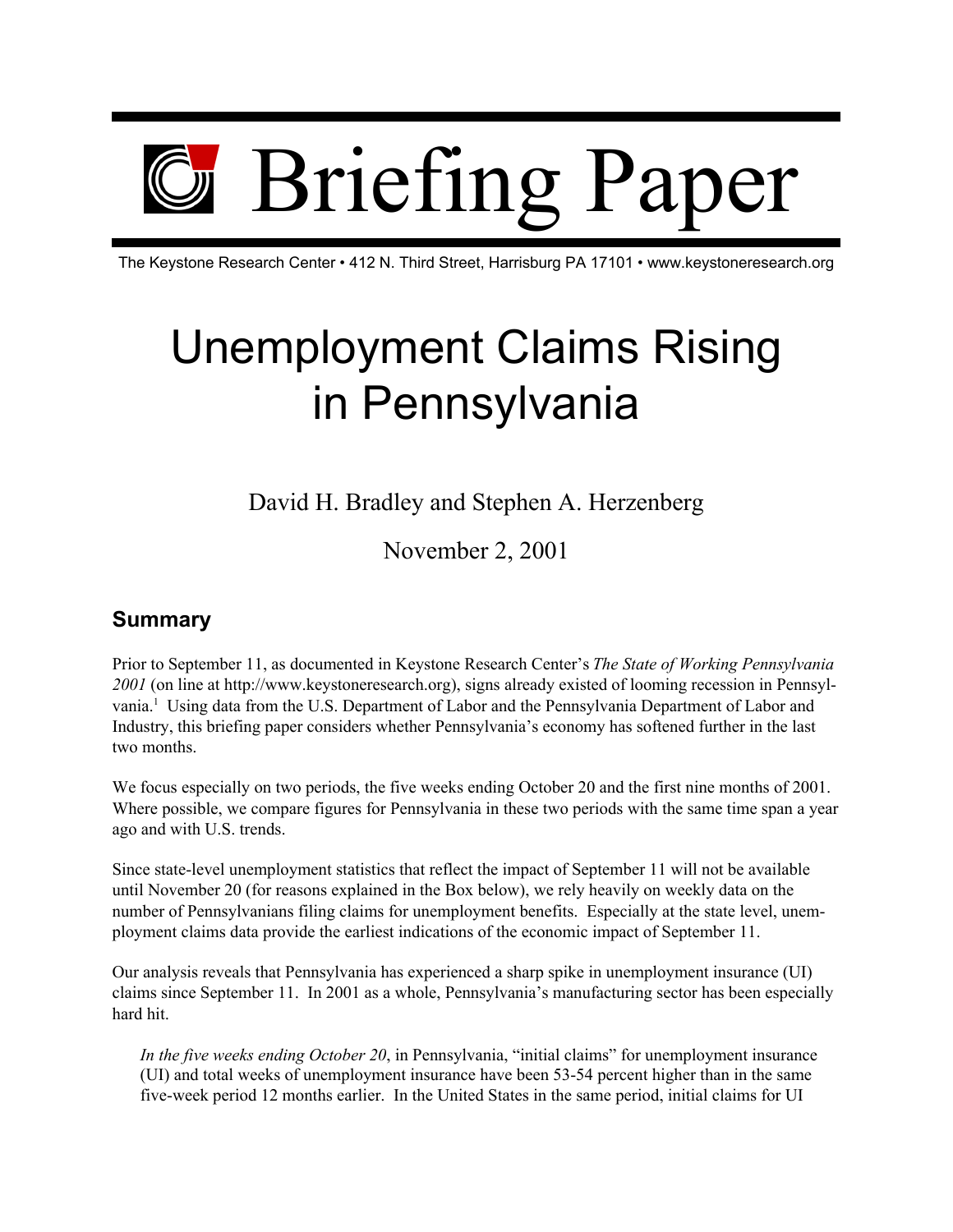

climbed 63 percent compared to the previous year.

In Pennsylvania*, from January of this year until the week ending October 20*:

initial claims for unemployment insurance jumped to nearly a million — 978,029 – an increase of 32 percent from 738,786 the year before.

the total number of weeks of UI claimed in Pennsylvania rose to 7.3 million compared to 5.5 million a year ago, an increase of 31 percent.

In Pennsylvania, *in the first nine months of 2001,*

the total number of Pennsylvania workers filing initial claims for unemployment insurance due to large-scale "mass layoffs" increased to 103,066, from just 67,288 in the first nine months of 2000;

the share of workers filing initial claims for unemployment insurance due to mass layoffs exceeded the U.S. share filing by 51 percent;

67,802 manufacturing workers filed claims for unemployment insurance due to mass layoffs, 87 percent more than in the first nine months of 2000;

one out of every 13 manufacturing workers has filed for unemployment insurance due to a mass layoff; and

the share of manufacturing workers filing initial claims for unemployment insurance due to mass layoffs (involving 50 or more workers) exceeded the U.S. share filing by 43 percent.

To counter the slowing economy and rising unemployment, state and national Pennsylvania legislators should be at the forefront of efforts to craft an economic stimulus package that directly addresses the needs of unemployed workers and their families. A stimulus targeted at the unemployed and at lowincome workers who spend most of any

benefits they receive would also be the best way to help Pennsylvania communities and businesses weather an economic downturn.

## **Unemployment by Month from January-September**

Table 1 shows the seasonally adjusted unemployment rate in Pennsylvania by month from January to September 2000 and 2001. In every month in 2001, the unemployment rate has been at least 0.3 percentage points

| Month     | Percent Unemployment (%) |      | Increase in Unemployment Rate in 2001             |
|-----------|--------------------------|------|---------------------------------------------------|
|           | 2000                     | 2001 | Compared to 12 Months Earlier (percentage points) |
| January   | 4.1                      | 44   | 0.3                                               |
| February  | 4.2                      | 4.6  | 0.4                                               |
| March     | 4.0                      | 4.5  | 0.5                                               |
| April     | 4.1                      | 44   | 0.3                                               |
| May       | 4.1                      | 4.7  | 0.6                                               |
| June.     | 4.2                      | 4.8  | 0.6                                               |
| July      | 4.2                      | 4.6  | 0.4                                               |
| August    | 4.2                      | 4.9  | 0.7                                               |
| September | 4.2                      | 4.6  | 0.4                                               |

higher than in 2000. In the past five months, the unemployment rate has averaged between 0.5 and 0.6 percentage points higher than a year earlier.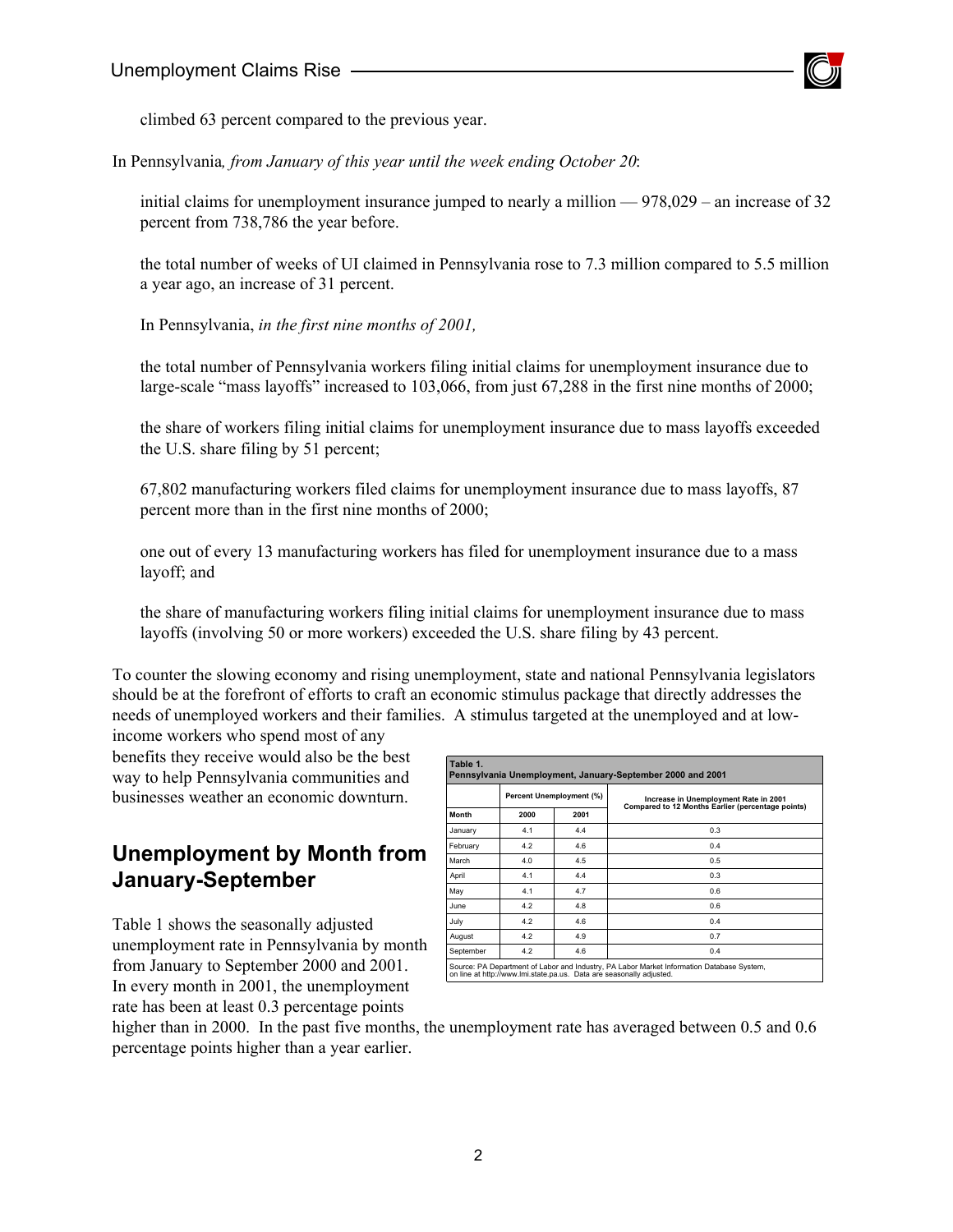#### **Claims for Unemployment Insurance In the Five Weeks Ending October 20**

Because September 2001 unemployment figures do not include the impact of September 11, unemployment insurance claims (available weekly and with only a short delay) are the first statistics that provide an indication of whether the labor market is loosening or tightening.

For the first 43 weeks of 2000 and 2001, the Pennsylvania Department of Labor and Industry weekly data provided data on "initial claims" for UI benefits and total weeks of benefits claimed .<sup>2</sup> Figures 1 and 2 present this data graphically. Both figures show that UI claims have been consistently higher in 2001 than in 2000. They also show that the gap between UI claims in 2001 and in 2000 has been increasing over the course of the year, particularly recently.

*Over the year 2001 as a whole through October 20,*

• initial claims for unemployment insurance jumped to nearly a million  $-978,029$  – an increase of 32 percent from 738,786 the year before.

• the total number of weeks of UI claimed in Pennsylvania rose to 7.3 million compared to 5.5 million a year ago, an increase of 31 percent.

#### *In the five weeks ending October 20*,

• Initial claims for unemployment insurance in Pennsylvania have been 54 percent higher in than in the same period 12 months earlier. This compares with a 63 percent increase in the United States.

• Total weeks of unemployment insurance claimed in Pennsylvania have been 53 percent higher than a year earlier (no exactly parallel figure is available for the U.S.).

#### **WHERE PENNSYLVANIA UNEMPLOYMENT STATISTICS COME FROM AND WHY THEY DON'T YET SHOW THE IMPACT OF SEPTEMBER 11**

Although the September unemployment number for Pennsylvania (see Table 1) has now been available for about two weeks, that figure does not reflect the impact of September 11. Moreover, the October unemployment figures for Pennsylvania and other states will not be published until November 20. For these reasons, we rely in this paper on unemployment insurance claims to get our first measures of Pennsylvania labor market performance after September 11.

Why don't the September unemployment numbers show the impact of September 11? The reasons relate to the main source of unemployment data — the Current Population Survey (CPS) of households that the U.S. Bureau of Labor Statistics conducts each month. At the national level, unemployment figures come directly from responses to the CPS. At the state level, including for Pennsylvania, a statistical model is used to adjust CPS data. But the CPS remains the primary underlying data source.

This CPS household survey is ordinarily conducted in the week that includes the  $12<sup>th</sup>$  of the month. In September, the household survey was conducted on September 10- 14. Anyone working any part of that week (including on September 10), and even those temporarily absent from their jobs, were considered employed. When it first released the September U.S. unemployment figure (on line at http://www.bls.gov/news.release/empsit.nr0.htm by 8:30 a.m. on October 5, the first Friday of the month), BLS stated "…it is likely that the events of September 11 had little effect on the September employment and unemployment counts."

#### **Table 2. Initial Claims for Unemployment Insurance Due to Mass Layoffs, Pennsylvania and the United States (January-September each year)**

| Year                   | Pennsylvania                                                   | <b>United States</b> |  |
|------------------------|----------------------------------------------------------------|----------------------|--|
| 1996                   | 97,028                                                         | 970,881              |  |
| 1997                   | 86,720                                                         | 1,131,166            |  |
| 1998                   | 91,794                                                         | 1,258,235            |  |
| 1999                   | 75,437                                                         | 1,151,572            |  |
| 2000                   | 73,102                                                         | 1,188,580            |  |
| 2001                   | 112,184                                                        | 1,723,176            |  |
| at http://www.bls.gov. | Source: U.S. Bureau of Labor Statistics, Mass Layoffs, on line |                      |  |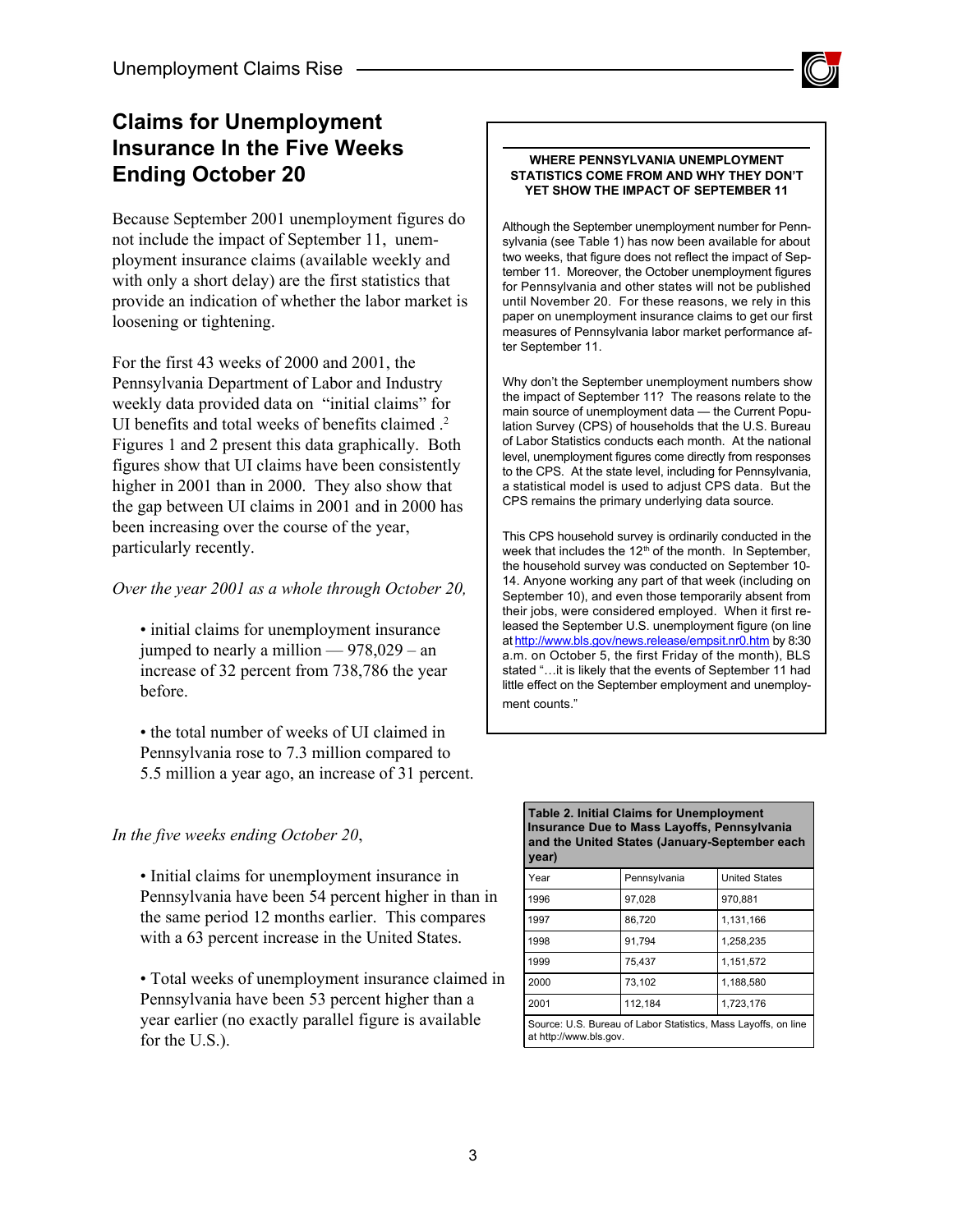



#### **Figure 1 In Five Weeks Ending Oct. 20, Initial Claims for Unemployment Insurance Up 50 Percent From 2000**

Note: the week ending  $1/6/01$  has been matched with the week ending  $1/8/00$  and so  $\alpha$ Source: Pennsylvania Department of Labor and Indus t

## **Figure 2: In Five Weeks Ending Oct. 20, Total UI Claims in PA 50 Percent Higher than a Year Ago**



**Week of the Year**

Note: the week ending  $1/6/01$  has been matched with the week ending  $1/8/00$  and so  $\alpha$ 

Source: Pennsylvania Department of Labor and Indus t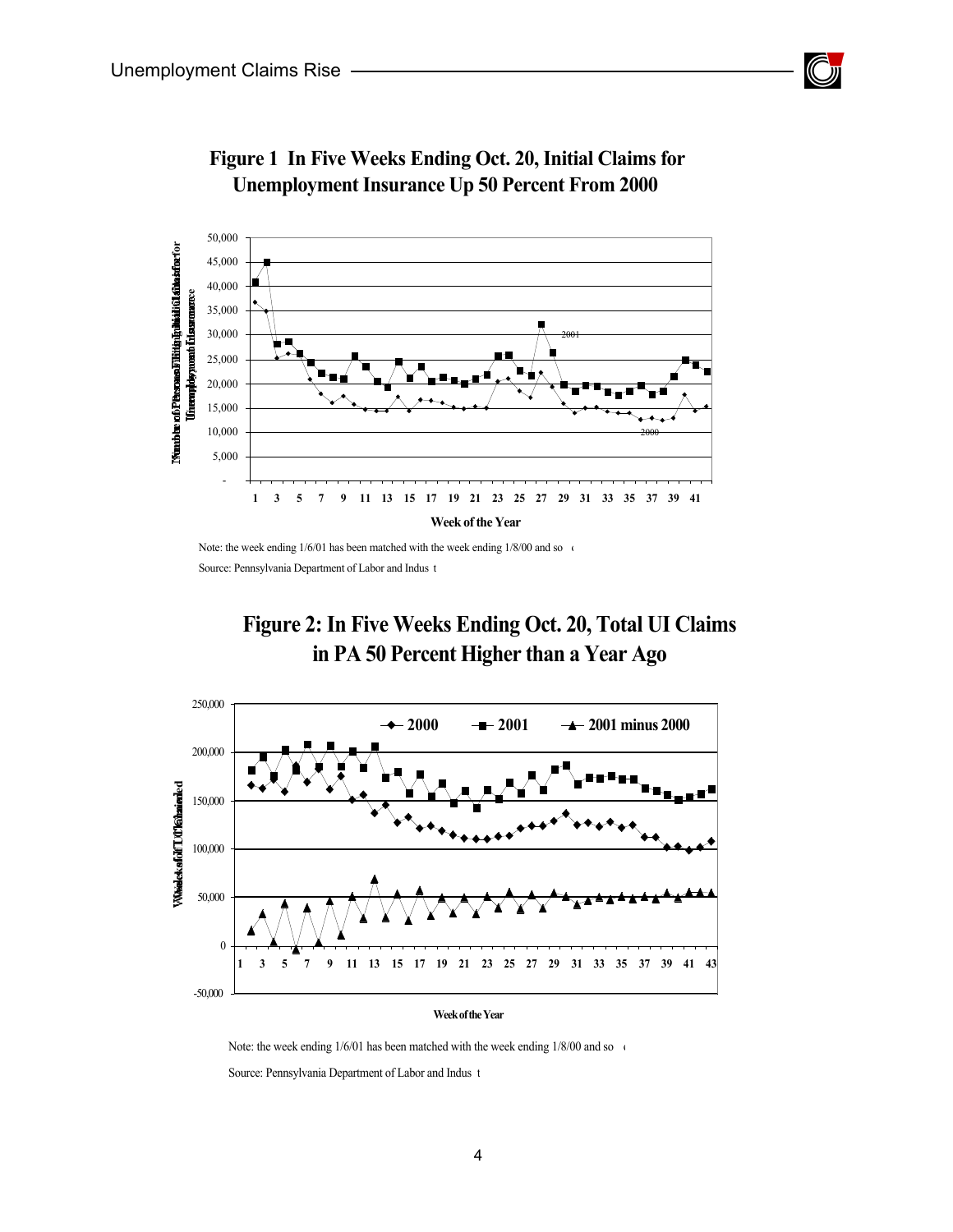

#### **UI Claims Due to Mass Layoffs**

Another indicator of the current economic situation is the number of workers filing unemployment insurance claims due to large-scale or "mass" layoffs. Mass layoffs are defined by the U.S. Bureau of Labor Statistics to be layoffs leading to 50 or more UI claims within a five-week period.

Table 2 shows the total number of claims for unemployment insurance due to mass layoffs in Pennsylvania and the United States in the first nine months of the years 1996

to 2001 (the only years for which this data is available). Based on the totals for January-September, unemployment due to mass layoffs is higher in 2001 than for any previous year in both Pennsylvania and the United States.

Pennsylvania unemployment claims due to layoffs in the January-September 2001 period were more than 15,000 higher than in the previous 5 years and about 39,000 higher than in the year 2000.

Figure 3 shows mass layoffs in the first nine months of each year as a share of total employment.

- In Pennsylvania in the first nine months of 2001, one out of every 51 workers filed an initial claim for unemployment insurance due to a mass layoff.
- In the first nine months of 2001, the share of Pennsylvania workers filing initial claims for UI due to mass layoffs exceeded the share of workers filing in 2000 by 52 percent.
- Pennsylvania's mass layoff rate in the first nine months of 2001 was 51 percent above the U.S. rate.

## **UI Claims Due to Mass Layoffs in Manufacturing**

Table 3 presents data on mass layoffs within manufacturing. As the table indicates, manufacturing

**Table 2. Initial Claims for Unemployment Insurance Due to Mass Layoffs, Pennsylvania and the United States (January-September each year)**

| Year                   | Pennsylvania                                                   | <b>United States</b> |
|------------------------|----------------------------------------------------------------|----------------------|
| 1996                   | 97,028                                                         | 970,881              |
| 1997                   | 86.720                                                         | 1.131.166            |
| 1998                   | 91.794                                                         | 1,258,235            |
| 1999                   | 75.437                                                         | 1,151,572            |
| 2000                   | 73.102                                                         | 1,188,580            |
| 2001                   | 112,184                                                        | 1,723,176            |
| at http://www.bls.gov. | Source: U.S. Bureau of Labor Statistics, Mass Layoffs, on line |                      |





Source: KRC based on U.S. Department of Labor data.

| Table 3. Initial Claims for Unemployment Insurance Due to Mass<br>Layoffs in Manufacturing, Pennsylvania and the United States<br>(January-September each year) |                  |                                                                   |                                                                                                          |                      |
|-----------------------------------------------------------------------------------------------------------------------------------------------------------------|------------------|-------------------------------------------------------------------|----------------------------------------------------------------------------------------------------------|----------------------|
|                                                                                                                                                                 | Number of Claims |                                                                   | Claims Due to Manufacturing<br>Mass Layoffs as Share of Total<br>Claims due to Mass Layoffs<br>(percent) |                      |
| Year                                                                                                                                                            | Pennsylvania     | <b>United States</b>                                              | Pennsylvania                                                                                             | <b>United States</b> |
| 1996                                                                                                                                                            | 50.604           | 473.302                                                           | 52%                                                                                                      | 49%                  |
| 1997                                                                                                                                                            | 43.031           | 442.379                                                           | 50%                                                                                                      | 39%                  |
| 1998                                                                                                                                                            | 43,998           | 541,250                                                           | 48%                                                                                                      | 43%                  |
| 1999                                                                                                                                                            | 34,785           | 462,928                                                           | 46%                                                                                                      | 40%                  |
| 2000                                                                                                                                                            | 36,207           | 464,669                                                           | 50%                                                                                                      | 39%                  |
| 2001                                                                                                                                                            | 67.802           | 838.882                                                           | 60%                                                                                                      | 49%                  |
| http://www.bls.gov.                                                                                                                                             |                  | Source: U.S. Bureau of Labor Statistics, Mass Layoffs, on line at |                                                                                                          |                      |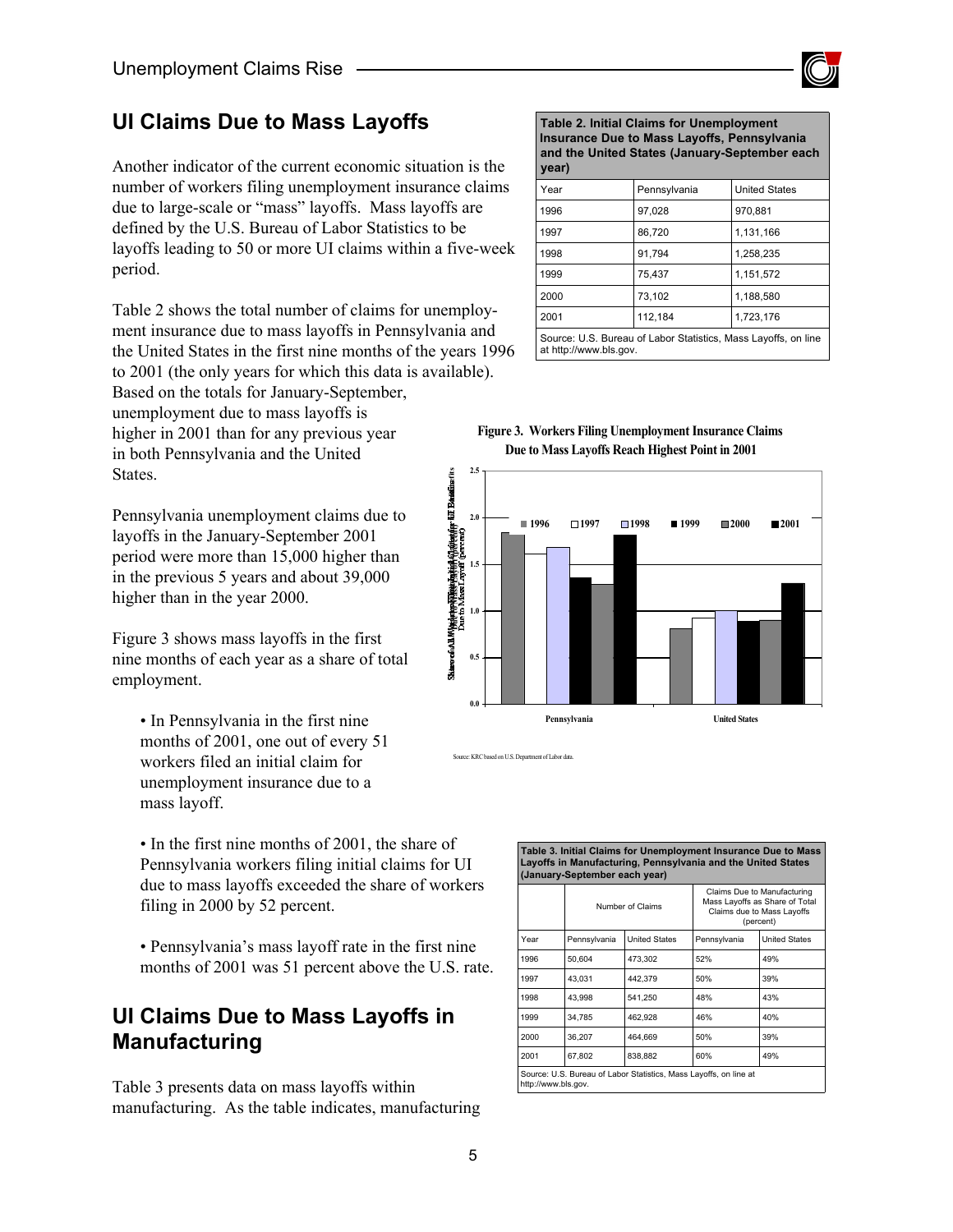

accounts for a larger share of mass layoffs in Pennsylvania than nationally and a larger share in the last year than previously.

Figure 4 shows mass layoffs in manufacturing in the first nine months of each year as a share of total manufacturing employment.

In Pennsylvania in the first nine months of 2001, one out of every 13 manufacturing workers has filed a claim for unemployment insurance due to a mass layoff.

• In the first nine months of 2001, the share of Pennsylvania workers filing initial claims for unemployment insurance due to mass layoffs exceeded the share of workers filing in 2000 by 92 percent.

• The mass layoff rate in manufacturing inPennsylvania in the first nine months of 2001 was 44 percent higher than in the United States as a whole.

#### **Unemployment by Metropolitan Area Within Pennsylvania**

Breaking the unemployment rate down by Metropolitan Statistical Area (MSA), Table 4 shows that unemployment rose in all but two of Pennsylvania's 14 MSAs between August 2000 and August 2001. From August 2000 to August 2001, the unemployment rate rose by at least one percentage point in seven of the 14 MSAs.

## **Conclusion**

The immediate threat to the Pennsylvania economy is the onset of a potentially deep recession, with particularly severe conse-

#### **Figure 4. One in 13 Pennsylvania Manufacturing Workers Has Filed for UI Benefits Due to a Mass Layoff in the First Nine Months of 2001**



|                                        | Unemployment Rate (percent) |             | Change in<br>unemployme-           |  |
|----------------------------------------|-----------------------------|-------------|------------------------------------|--|
| Metropolitan<br>Statistical Area       | August 2001                 | August 2000 | nt rate<br>(percentage)<br>points) |  |
| Allentown-<br>Bethlehem-<br>Easton     | 4.8                         | 3.7         | 1.1                                |  |
| Altoona                                | 5.4                         | 4.4         | 1.0                                |  |
| Erie                                   | 5.5                         | 4.5         | 1.0                                |  |
| Harrisburg-<br>Lebanon-Carlisle        | 3.7                         | 2.8         | 0.9                                |  |
| Johnstown                              | 5.9                         | 6.3         | $-0.4$                             |  |
| Lancaster                              | 3.3                         | 2.5         | 0.8                                |  |
| Philadelphia                           | 4.6                         | 4.1         | 0.5                                |  |
| Pittsburgh                             | 4.3                         | 4.1         | 0.2                                |  |
| Reading                                | 5.0                         | 3.9         | 1.1                                |  |
| Scranton-<br>Wilkes-Barre-<br>Hazleton | 5.5                         | 4.5         | 1.0                                |  |
| Sharon                                 | 4.7                         | 4.7         | Ñ                                  |  |
| <b>State College</b>                   | 2.8                         | 2.4         | 0.4                                |  |
| Williamsport                           | 5.9                         | 3.9         | 2.0                                |  |
| York                                   | 5.0                         | 3.3         | 1.7                                |  |

**Table 4. Pennsylvania Unemployment by Metropolitan Statistical Area, August 2000 and 2001**

quences for manufacturing. Public policy at the national and state level should directly counter the threat